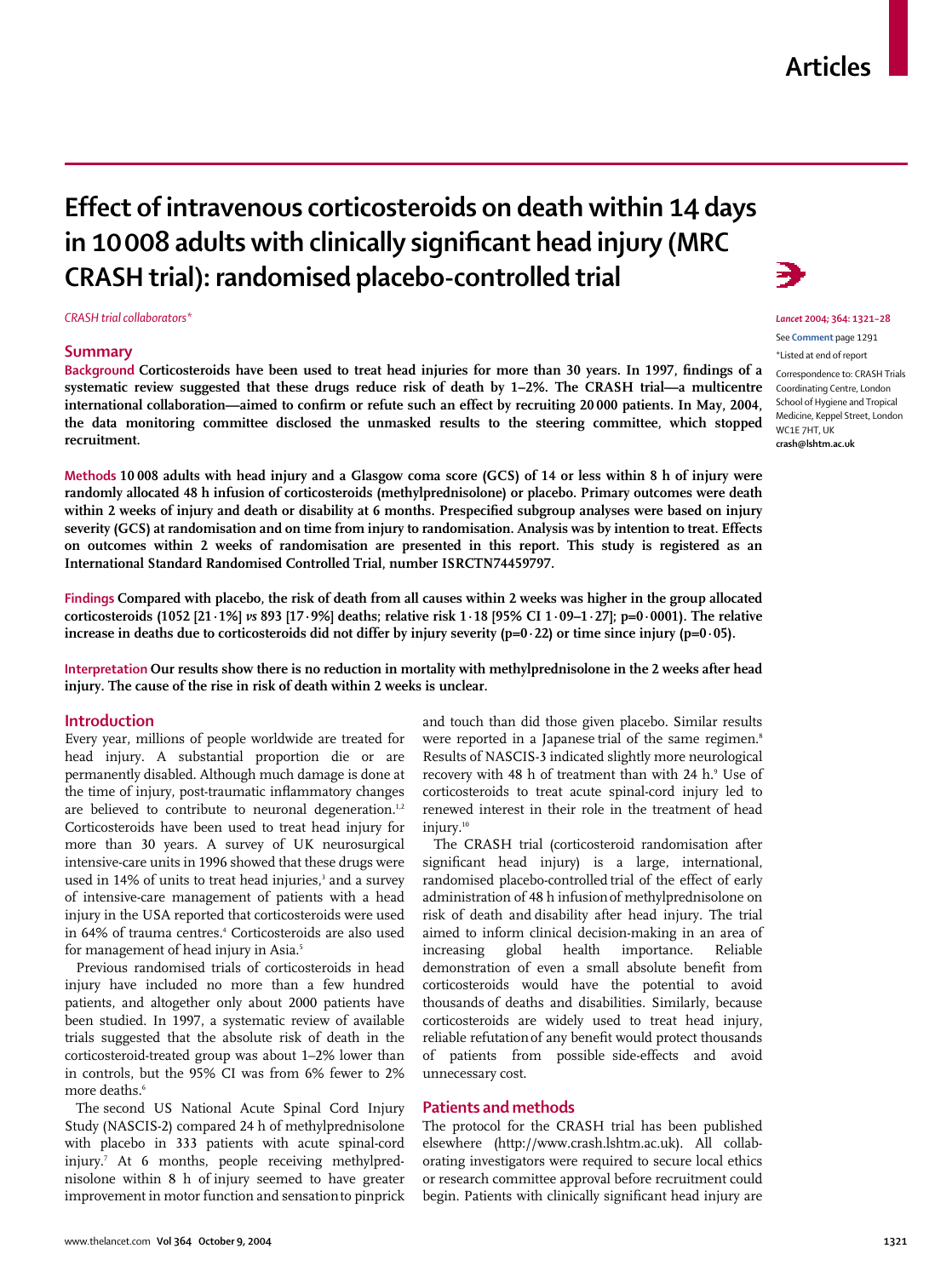unable to give valid informed consent. Local ethics committees set consent procedures for participating hospitals. Some allowed consent waiver and others consent from a legal representative. We always adhered to these requirements.

## **Patients**

Adults (age 16 years or older) with head injury were screened for inclusion in the study if they were within 8 h of injury and were noted in hospital to have a Glasgow coma score (GCS) of 14 or less (maximum score 15).<sup>11</sup> Such patients were eligible if, after assessment, the treating doctor was substantially uncertain whether or not to treat with corticosteroids ie, the uncertainty principle. Thus, if we noted a clear indication for corticosteroids, the patient was not randomised. Likewise, those we judged to have a clear contraindication were not randomised.

## **Procedures**

We randomised patients in one of two ways. If the hospital had reliable telephone access and the recruiting doctor could provide baseline data and receive the treatment allocation in English then they used the central telephone randomisation service provided by the clinical trial service unit (CTSU) in Oxford, UK. During the call, which lasted 2–3 min, we obtained and recorded baseline data on the central computer. Data were checked for range and consistency and only after they were complete did the computer generate a treatment allocation. The allocation was balanced for sex, age (16–24 years, 25–34 years, 35 years and older), time since injury ( $\leq 1$  h,  $>1$  to  $\leq 3$  h,  $>3$  to  $\leq 8$  h), GCS (severe 3–8, moderate 9–12, mild 13–14), pupil reactiveness, and country.12 The allocated treatment pack number was then given to the recruiting doctor and recorded on the trial entry form.

Hospitals at which use of this central randomisation was not feasible used a local pack system. We obtained baseline information on the trial entry form and the next consecutively numbered treatment pack was taken from a box of eight packs—with an allocation sequence based on a block size of eight, also generated by CTSU. The pack number was recorded on the form, which was then sent by fax or as an encrypted e-mail attachment to the trial coordinating centre in London. We then entered data into the central computer at CTSU. Once the pack number was recorded, the patient was included in the trial whether or not the pack was opened or the allocated treatment started.

An independent clinical trial supply company (DHP Clinical Supplies, Abergavenny, UK) prepared the treatment packs. We randomly allocated patients to 48 h infusion of either methylprednisolone or placebo. Every participant was assigned a uniquely numbered treatment pack, containing 11 vials of either methylprednisolone or placebo, one 20 mL ampoule of sterile water, one 100 mL bag of 0·9% NaCl (for use with the loading dose), CRASH trial stickers to attach to the infusion bags and patient's notes, a patient's information leaflet in the appropriate language, and two copies of the form for collection of early outcome data. We translated the stickers and early outcome forms into local languages if needed. The loading dose was 2 g methylprednisolone (or placebo) over 1 h in a 100 mL infusion. The maintenance dose was 0·4 g methylprednisolone (or placebo) per h for 48 h in a 20 mL per h infusion. The methylprednisolone and placebo vials were identical and the solutions looked the same. This treatment regimen was based on that used in the NASCIS trials,<sup>9</sup> but fixed doses were used to simplify procedures. Emergency unmasking of treatment allocation was possible by telephoning the randomisation service in Oxford or via a call to the 24 h emergency pager.

Primary outcome measures were death from any cause within 2 weeks of injury and death or disability at 6 months. We obtained mortality data within 2 weeks of injury from the early outcome form that was completed at death, discharge, or at 2 weeks, whichever happened first. These data were obtained electronically (with electronic data forms and the CRASH-Net website [http://crashnet.lshtm.ac.uk]) and by fax and post. The early outcome form included patient's contact details, cause of injury, short-term outcome, management and complications, results from the first computerised tomography (CT) scan, and adherence to trial treatment. Data on management and complications included number of days in intensive care and occurrence of seizure, haematemesis or melaena requiring transfusion, wound infection with pus, pneumonia treated with antibiotics, use of antibiotics for other reasons, whether the patient had a neurosurgical operation, and whether they had sustained major extracranial injury. Events were recorded if they arose while the patient was still in hospital and within 14 days of randomisation. Non-fatal events happening after discharge but within 14 days of randomisation were not recorded.

We assessed disability at 6 months with a questionnaire that was mailed to patients or their carers, administered by telephone interview, or undertaken during a home visit or hospital appointment. Before the start of the trial, a simple questionnaire version of the Glasgow outcome scale was developed and shown to be both reliable and valid.13,14 The questionnaire was translated into relevant languages for use in every country, with back-translation into English to ensure accuracy. Completed questionnaires were sent to the coordinating centre in London to be entered into the trial database.

With respect to prespecified subgroup analyses, we planned to report the effects of treatment subdivided by two main baseline characteristics of patients: time from injury to randomisation ( $\leq 1$  h, >1 to  $\leq 3$  h, >3 to  $\leq 8$  h)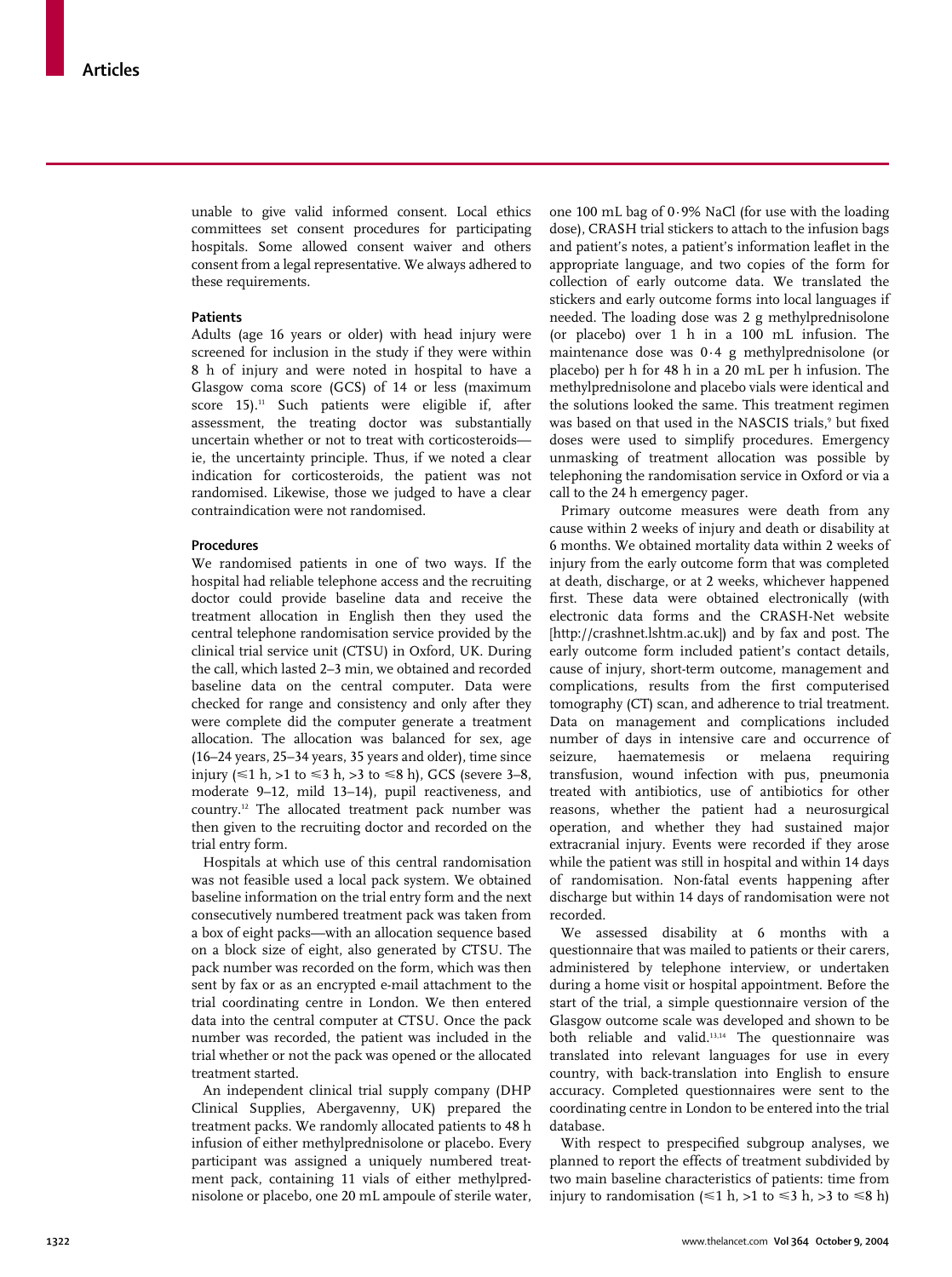and severity of head injury based on the GCS at randomisation (severe 3–8, moderate 9–12, mild 13–14).

# **Statistical analysis**

We initially estimated that risk of death in patients allocated to placebo might be around 15%. Because even a 2% survival difference would be clinically important, the trial had to be large enough to detect a difference of this size. A trial of 20 000 patients would have a good chance of showing a 2% survival difference at convincing levels of significance—ie, more than 90% power to achieve p<0·01. All analyses were undertaken on an intention-to-treat basis, that is, patients were analysed on the basis of the group to which they were randomised, irrespective of whether they actually received their allocated treatment. Effect measures were relative risk and absolute risk reduction. Precision was quantified with 95% CIs for overall risk and 99% CIs for subgroup results. We assessed homogeneity in treatment effects within subgroups by the  $\chi^2$  test at a 5% significance level.

During the study, interim analyses of in-hospital mortality, complications, and 6-month outcome were supplied at least once a year to the independent data monitoring and ethics committee. This committee had responsibility for deciding whether, while randomisation was in progress, the unmasked results should be revealed to the trial steering committee. The data monitoring and ethics committee terms of reference stated that they would unmask results only if the randomised comparisons in the trial provided both (1) proof beyond reasonable doubt of a difference in outcome between the study and control groups and (2) evidence that would be expected to alter substantially the choice of treatment for patients whose doctors were, in view of data from other randomised controlled trials, substantially uncertain whether to give corticosteroids to patients with head injury.

This study is registered as an International Standard Randomised Controlled Trial, number ISRCTN74459797. The protocol for this study was peer-reviewed and accepted by *The Lancet*; a summary of the protocol was published on the journal's website, and the journal then made a commitment to peer-review the primary clinical manuscript.

#### **Role of the funding source**

The sponsors of the study had no role in study design, data collection, data analysis, data interpretation, or writing of the report. The corresponding author had full access to all the data in the study and had final responsibility for the decision to submit for publication.

## **Results**

Patients were enrolled in 239 hospitals from 49 countries: 2141 (21%) were enrolled by central telephone randomisation and 7867 (79%) were noncentrally randomised. The first patient was enrolled in



#### *Figure 1:* **Trial profile**

The number of people screeened before randomisation and excluded because of a clear contraindication or indication for corticosteroids is unknown, because these data were not available from every hospital.

| Age at randomisation (years)<br>1481 (30%)<br>25<br>1450 (29%)<br>$25 - 34$<br>1151 (23%)<br>1217 (24%)<br>1485 (30%)<br>$35 - 54$<br>1554 (31%)<br>821 (16%)<br>849 (17%)<br>$\geqslant$ 55<br>4075 (81%)<br>4029 (81%)<br>Men<br>GCS<br>Severe (3-8)<br>1985 (40%)<br>1981 (39%)<br>Moderate (9-12)<br>1483 (30%)<br>1557 (31%)<br>Mild (13-14)<br>1465 (29%)<br>1537 (31%)<br>Time since injury (h)<br>$\leq 1$<br>1350 (27%)<br>1347 (27%)<br>1567 (31%)<br>$>1$ to $\leq 3$<br>1532 (31%)<br>$>3$ to $\leq 8^*$<br>2087 (42%)<br>2125 (42%)<br>Both pupils reactive to light<br>No<br>722 (14%)<br>728 (15%)<br>4285 (86%)<br>Yes<br>4273 (85%)<br>Major extracranial injury<br>1134 (23%)<br>1082 (22%)<br>Cause of head injury<br>Road traffic crash<br>3249 (65%)<br>3169 (63%)<br>$Fall > 2$ m<br>608 (12%)<br>699 (14%)<br>Other<br>1085 (22%)<br>1053 (21%)<br>Not known<br>65 (1%)<br>80 (2%)<br>Head CT scan done<br>Yes<br>3916 (78%)<br>3896 (78%)<br>No/not known<br>1091 (22%)<br>1105 (22%)<br>CT scan results†<br>Normal<br>897 (23%)<br>878 (22%)<br>One or more petechial haemorrhages<br>1139 (29%)<br>1098 (28%)<br>within the brain<br>Obliteration of the third ventricle or basal cisterns<br>906 (23%)<br>920 (24%)<br>Subarachnoid bleed<br>1226 (31%)<br>1231 (32%)<br>Midline shift >5 mm<br>556 (14%)<br>579 (15%)<br>Non-evacuated haematoma<br>1061 (27%)<br>1050 (27%)<br>Evacuated haematoma<br>486 (12%)<br>500 (13%)<br>Cortical contusion >1 cm in diameter‡<br>869 (22%)<br>886 (23%) | Corticosteroid<br>$(n=5007)$ | Placebo<br>$(n=5001)$ |
|------------------------------------------------------------------------------------------------------------------------------------------------------------------------------------------------------------------------------------------------------------------------------------------------------------------------------------------------------------------------------------------------------------------------------------------------------------------------------------------------------------------------------------------------------------------------------------------------------------------------------------------------------------------------------------------------------------------------------------------------------------------------------------------------------------------------------------------------------------------------------------------------------------------------------------------------------------------------------------------------------------------------------------------------------------------------------------------------------------------------------------------------------------------------------------------------------------------------------------------------------------------------------------------------------------------------------------------------------------------------------------------------------------------------------------------------------------------------------------------------------------------------------|------------------------------|-----------------------|
|                                                                                                                                                                                                                                                                                                                                                                                                                                                                                                                                                                                                                                                                                                                                                                                                                                                                                                                                                                                                                                                                                                                                                                                                                                                                                                                                                                                                                                                                                                                              |                              |                       |
|                                                                                                                                                                                                                                                                                                                                                                                                                                                                                                                                                                                                                                                                                                                                                                                                                                                                                                                                                                                                                                                                                                                                                                                                                                                                                                                                                                                                                                                                                                                              |                              |                       |
|                                                                                                                                                                                                                                                                                                                                                                                                                                                                                                                                                                                                                                                                                                                                                                                                                                                                                                                                                                                                                                                                                                                                                                                                                                                                                                                                                                                                                                                                                                                              |                              |                       |
|                                                                                                                                                                                                                                                                                                                                                                                                                                                                                                                                                                                                                                                                                                                                                                                                                                                                                                                                                                                                                                                                                                                                                                                                                                                                                                                                                                                                                                                                                                                              |                              |                       |
|                                                                                                                                                                                                                                                                                                                                                                                                                                                                                                                                                                                                                                                                                                                                                                                                                                                                                                                                                                                                                                                                                                                                                                                                                                                                                                                                                                                                                                                                                                                              |                              |                       |
|                                                                                                                                                                                                                                                                                                                                                                                                                                                                                                                                                                                                                                                                                                                                                                                                                                                                                                                                                                                                                                                                                                                                                                                                                                                                                                                                                                                                                                                                                                                              |                              |                       |
|                                                                                                                                                                                                                                                                                                                                                                                                                                                                                                                                                                                                                                                                                                                                                                                                                                                                                                                                                                                                                                                                                                                                                                                                                                                                                                                                                                                                                                                                                                                              |                              |                       |
|                                                                                                                                                                                                                                                                                                                                                                                                                                                                                                                                                                                                                                                                                                                                                                                                                                                                                                                                                                                                                                                                                                                                                                                                                                                                                                                                                                                                                                                                                                                              |                              |                       |
|                                                                                                                                                                                                                                                                                                                                                                                                                                                                                                                                                                                                                                                                                                                                                                                                                                                                                                                                                                                                                                                                                                                                                                                                                                                                                                                                                                                                                                                                                                                              |                              |                       |
|                                                                                                                                                                                                                                                                                                                                                                                                                                                                                                                                                                                                                                                                                                                                                                                                                                                                                                                                                                                                                                                                                                                                                                                                                                                                                                                                                                                                                                                                                                                              |                              |                       |
|                                                                                                                                                                                                                                                                                                                                                                                                                                                                                                                                                                                                                                                                                                                                                                                                                                                                                                                                                                                                                                                                                                                                                                                                                                                                                                                                                                                                                                                                                                                              |                              |                       |
|                                                                                                                                                                                                                                                                                                                                                                                                                                                                                                                                                                                                                                                                                                                                                                                                                                                                                                                                                                                                                                                                                                                                                                                                                                                                                                                                                                                                                                                                                                                              |                              |                       |
|                                                                                                                                                                                                                                                                                                                                                                                                                                                                                                                                                                                                                                                                                                                                                                                                                                                                                                                                                                                                                                                                                                                                                                                                                                                                                                                                                                                                                                                                                                                              |                              |                       |
|                                                                                                                                                                                                                                                                                                                                                                                                                                                                                                                                                                                                                                                                                                                                                                                                                                                                                                                                                                                                                                                                                                                                                                                                                                                                                                                                                                                                                                                                                                                              |                              |                       |
|                                                                                                                                                                                                                                                                                                                                                                                                                                                                                                                                                                                                                                                                                                                                                                                                                                                                                                                                                                                                                                                                                                                                                                                                                                                                                                                                                                                                                                                                                                                              |                              |                       |
|                                                                                                                                                                                                                                                                                                                                                                                                                                                                                                                                                                                                                                                                                                                                                                                                                                                                                                                                                                                                                                                                                                                                                                                                                                                                                                                                                                                                                                                                                                                              |                              |                       |
|                                                                                                                                                                                                                                                                                                                                                                                                                                                                                                                                                                                                                                                                                                                                                                                                                                                                                                                                                                                                                                                                                                                                                                                                                                                                                                                                                                                                                                                                                                                              |                              |                       |
|                                                                                                                                                                                                                                                                                                                                                                                                                                                                                                                                                                                                                                                                                                                                                                                                                                                                                                                                                                                                                                                                                                                                                                                                                                                                                                                                                                                                                                                                                                                              |                              |                       |
|                                                                                                                                                                                                                                                                                                                                                                                                                                                                                                                                                                                                                                                                                                                                                                                                                                                                                                                                                                                                                                                                                                                                                                                                                                                                                                                                                                                                                                                                                                                              |                              |                       |
|                                                                                                                                                                                                                                                                                                                                                                                                                                                                                                                                                                                                                                                                                                                                                                                                                                                                                                                                                                                                                                                                                                                                                                                                                                                                                                                                                                                                                                                                                                                              |                              |                       |
|                                                                                                                                                                                                                                                                                                                                                                                                                                                                                                                                                                                                                                                                                                                                                                                                                                                                                                                                                                                                                                                                                                                                                                                                                                                                                                                                                                                                                                                                                                                              |                              |                       |
|                                                                                                                                                                                                                                                                                                                                                                                                                                                                                                                                                                                                                                                                                                                                                                                                                                                                                                                                                                                                                                                                                                                                                                                                                                                                                                                                                                                                                                                                                                                              |                              |                       |
|                                                                                                                                                                                                                                                                                                                                                                                                                                                                                                                                                                                                                                                                                                                                                                                                                                                                                                                                                                                                                                                                                                                                                                                                                                                                                                                                                                                                                                                                                                                              |                              |                       |
|                                                                                                                                                                                                                                                                                                                                                                                                                                                                                                                                                                                                                                                                                                                                                                                                                                                                                                                                                                                                                                                                                                                                                                                                                                                                                                                                                                                                                                                                                                                              |                              |                       |
|                                                                                                                                                                                                                                                                                                                                                                                                                                                                                                                                                                                                                                                                                                                                                                                                                                                                                                                                                                                                                                                                                                                                                                                                                                                                                                                                                                                                                                                                                                                              |                              |                       |
|                                                                                                                                                                                                                                                                                                                                                                                                                                                                                                                                                                                                                                                                                                                                                                                                                                                                                                                                                                                                                                                                                                                                                                                                                                                                                                                                                                                                                                                                                                                              |                              |                       |
|                                                                                                                                                                                                                                                                                                                                                                                                                                                                                                                                                                                                                                                                                                                                                                                                                                                                                                                                                                                                                                                                                                                                                                                                                                                                                                                                                                                                                                                                                                                              |                              |                       |
|                                                                                                                                                                                                                                                                                                                                                                                                                                                                                                                                                                                                                                                                                                                                                                                                                                                                                                                                                                                                                                                                                                                                                                                                                                                                                                                                                                                                                                                                                                                              |                              |                       |
|                                                                                                                                                                                                                                                                                                                                                                                                                                                                                                                                                                                                                                                                                                                                                                                                                                                                                                                                                                                                                                                                                                                                                                                                                                                                                                                                                                                                                                                                                                                              |                              |                       |
|                                                                                                                                                                                                                                                                                                                                                                                                                                                                                                                                                                                                                                                                                                                                                                                                                                                                                                                                                                                                                                                                                                                                                                                                                                                                                                                                                                                                                                                                                                                              |                              |                       |
|                                                                                                                                                                                                                                                                                                                                                                                                                                                                                                                                                                                                                                                                                                                                                                                                                                                                                                                                                                                                                                                                                                                                                                                                                                                                                                                                                                                                                                                                                                                              |                              |                       |
|                                                                                                                                                                                                                                                                                                                                                                                                                                                                                                                                                                                                                                                                                                                                                                                                                                                                                                                                                                                                                                                                                                                                                                                                                                                                                                                                                                                                                                                                                                                              |                              |                       |
|                                                                                                                                                                                                                                                                                                                                                                                                                                                                                                                                                                                                                                                                                                                                                                                                                                                                                                                                                                                                                                                                                                                                                                                                                                                                                                                                                                                                                                                                                                                              |                              |                       |
|                                                                                                                                                                                                                                                                                                                                                                                                                                                                                                                                                                                                                                                                                                                                                                                                                                                                                                                                                                                                                                                                                                                                                                                                                                                                                                                                                                                                                                                                                                                              |                              |                       |
|                                                                                                                                                                                                                                                                                                                                                                                                                                                                                                                                                                                                                                                                                                                                                                                                                                                                                                                                                                                                                                                                                                                                                                                                                                                                                                                                                                                                                                                                                                                              |                              |                       |
|                                                                                                                                                                                                                                                                                                                                                                                                                                                                                                                                                                                                                                                                                                                                                                                                                                                                                                                                                                                                                                                                                                                                                                                                                                                                                                                                                                                                                                                                                                                              |                              |                       |

\*Includes 21 patients randomised more than 8 h after injury. †Percentages shown are of patients who had a CT scan; patients may have more than one result. ‡Cortical contusion as a CT-reporting category was introduced after randomisation started.

*Table:* **Baseline characteristics**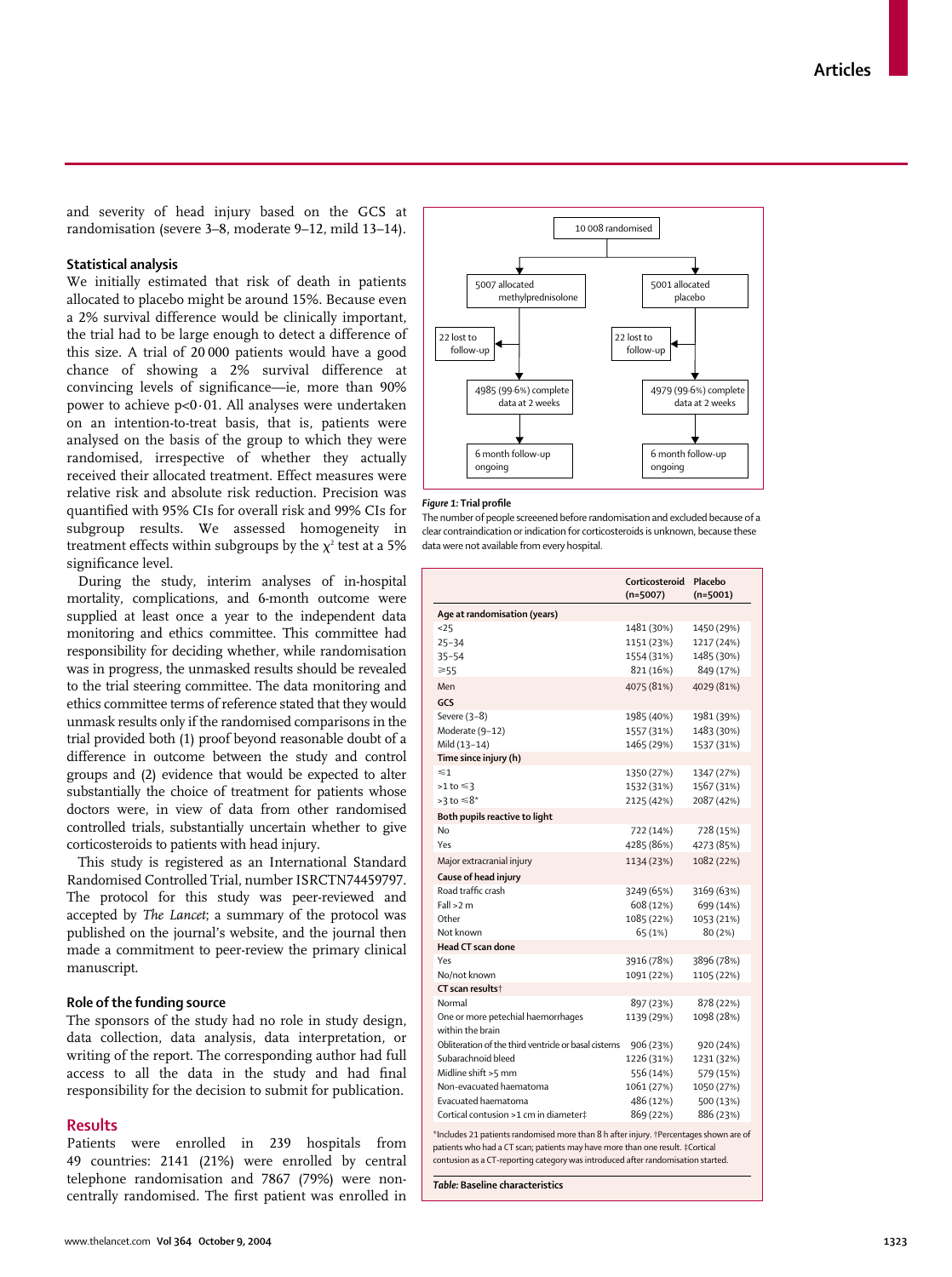

*Figure 2:* **Effects of corticosteroid allocation on deaths from all causes within 2 weeks, by injury severity (based on GCS at randomisation) and time since injury**

April, 1999. In May, 2004, the data monitoring and ethics committee disclosed the unmasked results to the trial steering committee, which then stopped recruitment. 10 008 patients were randomised to corticosteroid or placebo infusions (figure 1): 62 were subsequently found to be younger than 16 years of age, 21 were enrolled more than 8 h after injury, and the trial infusion was stopped in three at the request of a relative. All these patients are included in the analysis.

The table shows baseline data for all patients randomised. Mean age of participants was 37 years



*Figure 3:* **Effects of corticosteroid allocation on deaths from all causes within 2 weeks, by head CT scan results** Subgroups are not mutually exclusive because some patients are included in more than one category.

(SD 17) and median time from injury to randomisation was 3 h (IQR 1–5). Treatment groups were balanced with respect to patients' characteristics and presence of major extracranial injuries, cause of injury, and head CT scan results.

Adherence to treatment was known for 9848 (98%) patients, of whom 9748 (99%) received the full loading dose. Although some patients died or were discharged from hospital before completion of the full 48 h maintenance dose, 8286 (83%) patients received at least 24 h of treatment.

Mortality data during the first 2 weeks were obtained for 9964 patients. Of 4985 patients allocated corticosteroids whose outcomes were known, 1052 (21%) died within 2 weeks of randomisation, compared with 893 (18%) of 4979 allocated placebo. Thus, the relative risk of death from all causes within 2 weeks in patients allocated corticosteroids compared with placebo was 1·18 (95% CI 1·09–1·27; p=0·0001; figure 2). The relative risk of death at 2 weeks did not differ by injury severity ( $p=0.22$ ) or time since injury ( $p=0.05$ ; figure 2).

7812 (78%) patients had a head CT scan. The relative risk of death at 2 weeks was not different in any of the eight CT scan diagnosis subgroups examined (figure 3). Furthermore, the relative risk of death within 2 weeks did not differ in patients with (321/1134 [28%] corticosteroid *vs* 244/1082 [23%] placebo) and without (731/3851 [19%] *vs* 649/3897 [17%]; p=0·27) major extracranial injury. We did not record an increase in complications with corticosteroid allocation (figure 4).

Treatment allocation was unmasked for 24 (0·2%) patients (15 corticosteroid, nine placebo). The usual reason for emergency unmasking was that patients were subsequently found to have a disorder that the doctor wished to treat with corticosteroids.

# **Discussion**

The results of the MRC CRASH trial of methylprednisolone treatment reliably refute any reduction in mortality in the 2 weeks after head injury: this treatment was associated with a significant rise in risk of death within 2 weeks. The apparent increase in mortality did not differ in the prespecified subgroups, although the hazard might be enhanced in patients presenting at a later time. Although the apparent hazard could be a statistical artifact, due in part to the datadependent stopping of the trial,<sup>15</sup> we believe that our results provide evidence that could substantially alter the choice of treatment for patients with head injury. For this reason, we opted for early publication of the 2-week outcome data. The effect of corticosteroids on disability at 6 months will be reported later.

Our study has many strengths. Our randomisation methods ensured that participating clinicians could not have foreknowledge of treatment allocation and that baseline prognostic factors were well balanced between treatment groups. Data on the primary outcome of death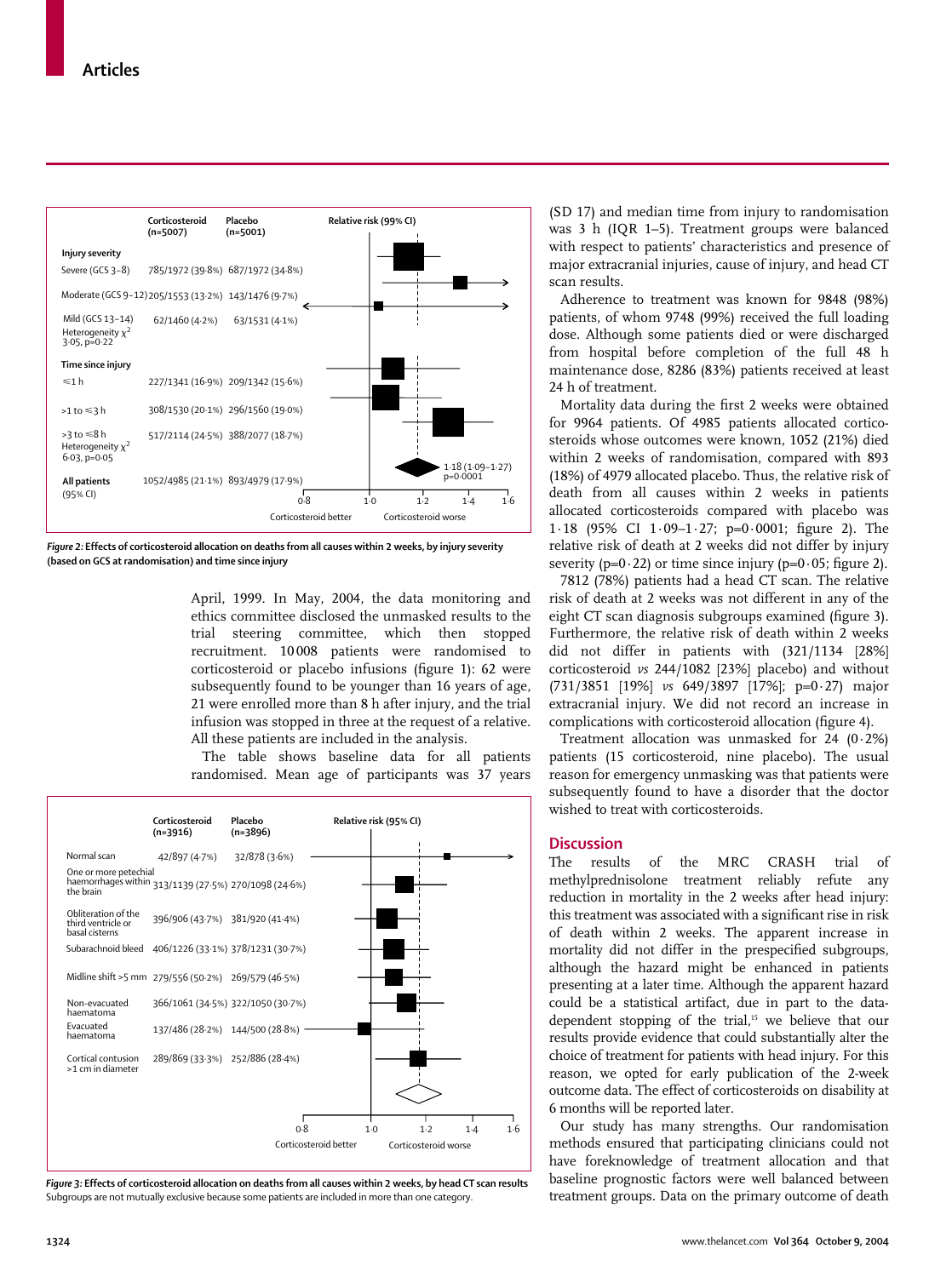from any cause within 2 weeks were available for more than 99% of randomised patients, and all analyses were undertaken on an intention-to-treat basis. The CRASH trial had sufficient power to reliably detect modest but nevertheless clinically important treatment benefits or harms. It was undertaken in more than 200 hospitals in 49 countries. The patients included would have undergone several concurrent interventions that would have varied between hospitals. We did not obtain data on all concurrent interventions, but similar numbers of patients in every hospital were allocated corticosteroids or placebo. Furthermore, because doctors were unaware of treatment allocation, use of concomitant therapies would not have been influenced.

The CRASH trial had one limitation. To establish the main cause of death is difficult when multiple factors relating to trauma are present, so we did not ask participating clinicians what they judged to be the cause of death. We saw no evidence of a large rise in risk of infectious complications or gastrointestinal bleeding from corticosteroid treatment. We are still unsure of the mechanism of the increased mortality with corticosteroids.

Before starting the CRASH trial, a systematic review and meta-analysis of the existing trials of corticosteroids in head injury was done. When all previous trials were combined, risk of death in the corticosteroid-treated group seemed lower than in the control group (relative risk 0·96 [95% CI 0·85–1·08]; figure 5). When this metaanalysis is updated to include the findings of the CRASH trial, risk of death in the corticosteroid-treated group seems to be higher than in the control group (1·12  $[1.05-1.20]$ ). The CRASH trial result, judged either separately or in combination with previous trials, clearly refutes any material reduction in mortality with corticosteroids, although the size of the CRASH trial has a major influence on the result of the meta-analysis. We noted some statistical heterogeneity in the updated metaanalysis that might be accounted for by the datadependent stopping of the trial.<sup>15</sup>

Our early results show that corticosteroids should not be used routinely to treat head injury, whatever the severity. By clearly refutinga mortality benefit from corticosteroids in head injury, the CRASH trial results should protect many thousands of patients from any increased risk of death associated with these drugs. However, our results could also have implications for use of corticosteroids in spinal-cord injury. After publication of NASCIS-2,7 in which some evidence of neurological benefit was seen in the subgroup of patients with spinal-cord injury treated within 8 h, corticosteroids have been widely used to treat this type of injury, although this approach is controversial.16,17 Because trials of corticosteroids in spinal-cord injury have been small (even when combined they include about 500 patients), $18$  and because of the emphasis on subgroup effects, use of corticosteroids in spinal-cord injury should remain an area for debate.



*Figure 4:* **Effects of corticosteroid allocation on early management and complications in hospital within 2 weeks** Denominators vary because of different levels of data completeness for every event.



#### *Figure 5:* **Updated meta-analysis of effect of corticosteroids on death after head injury**

In five trials there was an imbalance in the numbers of patients allocated corticosteroids compared with those allocated placebo. The control group data for these trials have therefore been adjusted so that when combined with the other trials, the overall estimate of risk of death is comparable with that in the corticosteroid-allocated group. References of trials included in this meta-analysis are available at http://image.thelancet.com/extras/04art9140 webreferences.pdf.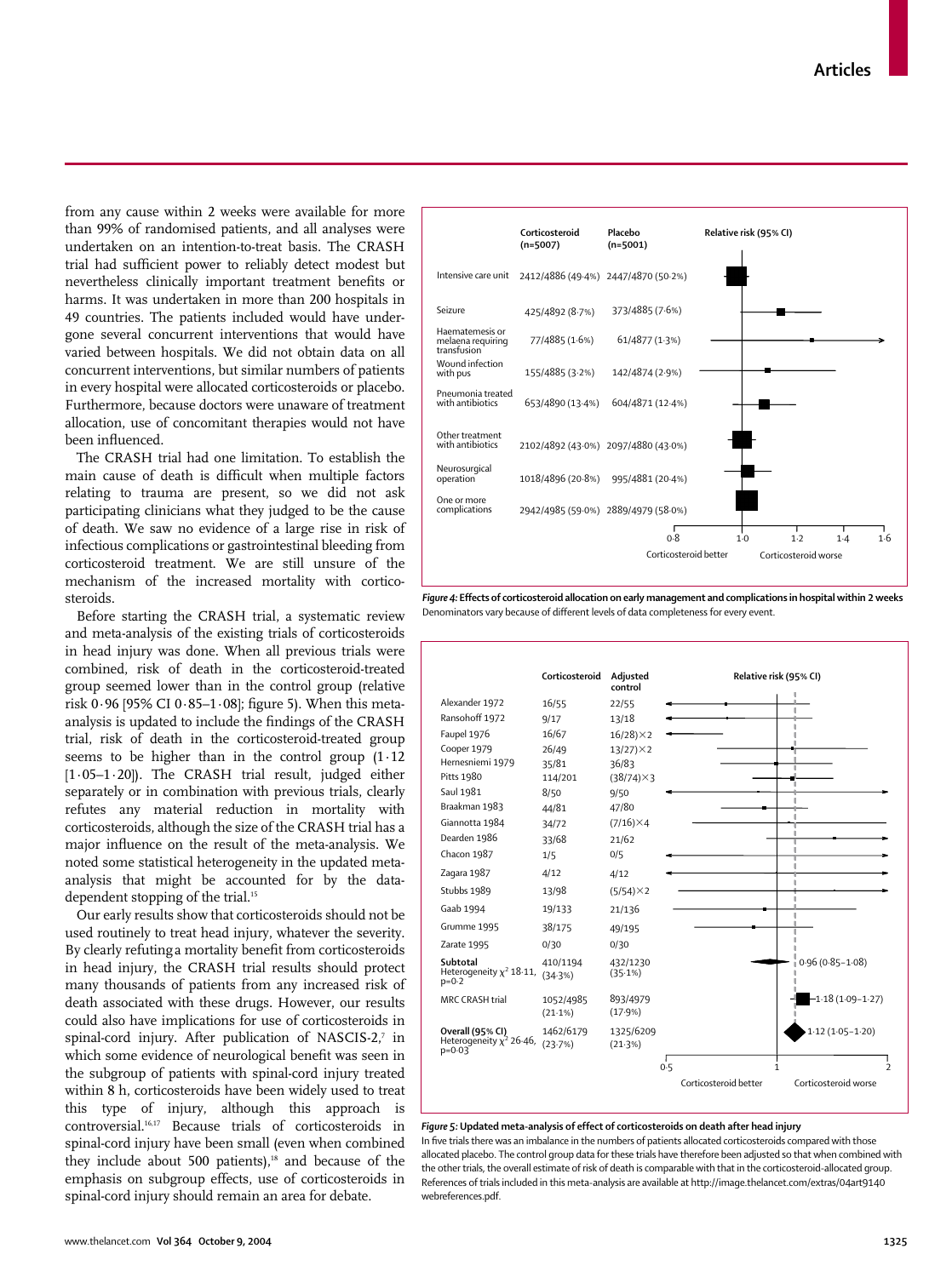The effect of corticosteroid treatment on disability 6 months after head injury will be reported as soon as these data are available. Many other treatments of uncertain effectiveness for head injury are in widespread use,19 and further large-scale randomised trials are needed. The CRASH trial has shown that we can enrol many trauma patients into clinical trials in the emergency setting. Every year, about 3 million people worldwide die from trauma, many after reaching hospital.20 Of those who do survive to reach hospital, blood loss accounts for nearly half of in-hospital trauma deaths.21 Hypotension from such loss is one of the strongest predictors of poor outcome after head injury that is amenable to therapeutic modification.<sup>22</sup> A large placebo-controlled trial of the effects of an antifibrinolytic drug on death and transfusion requirements in patients with clinically significant haemorrhage after trauma is in progress (http://www.crash2.lshtm.ac.uk).

#### **Conflict of interest statement**

We declare that we have no conflict of interest.

**CRASH trial collaborators by country (number of patients randomised)** *Albania (41)*—Central Military University Hospital National Trauma Centre (35): Fatos Olldashi NC, Itan Muzha; University Hospital "Mother Teresa" Tirana (6): Nikolin Filipi. *Argentina (359)*—IAMBE NC, RC (southern Latin America): Roberto Lede, Pablo Copertari, Carolina Traverso, Alejandro Copertari; Hospital San Bernardo (106): Enrique Alfredo Vergara, Carolina Montenegro, Roberto Ruiz de Huidobro, Pantaleón Saladino; Hospital Escuela Jose de San Martin (52): Karina Surt, José Cialzeta, Silvio Lazzeri; Hospital Municipal "Dr Leonidas Lucero" (37): Gustavo Piñero, Fabiana Ciccioli; Hospital Dr Ramón Carrillo (35): Walter Videtta, María Fernanda Barboza; Hospital Castro Rendon (28): Silvana Svampa, Victor Sciuto; Hospital Zonal General De Agudos "Heroes de Malvinas" (27): Gustavo Domeniconi, Marcelo Bustamante; Policlinico Sofia T de Santamarina (20): Maximiliano Waschbusch; Hospital Municipal Dr Hector J D'Agnillo (17): María Paula Gullo; Hospital Nacional Profesor Alejandro Posadas (11): Daniel Alberto Drago; Hospital Español de Mendoza (10): Juan Carlos Arjona Linares; Hospital Italiano (10): Luis Camputaro; Hospital "Dr José Penna" (5): Gustavo Tróccoli; Hospital Aleman (1): Hernán Galimberti. *Australia (13)*—Gold Coast Hospital (13): Mandy Tallott. *Austria (21)*—Waldviertelklinikum Standort Horn (17): Christian Eybner, Walter Buchinger; Wilhelminenspital der Stadt Wien (4): Sylvia Fitzal. *Belgium (403)*—Centre Hospitalier Regional de Namur (356): Guy Mazairac NC, Véronique Oleffe, Thierry Grollinger, Philippe Delvaux, Laurent Carlier; A.Z. Klina Hospital (34):

Veronique Braet; Hospital of Jolimont (11): Jean-Marie Jacques; Clinique Saint-Luc (2): Danielle de Knoop. *Brazil (119)*—Hospital de Pronto Socorro de Porto Alegre (113):

Luiz Nasi NC, Humberto Kukhuyn Choi, Mara Schmitt; Hospital das Clínicas da Faculdade de Medicina da Universidade de São Paulo (5): André Gentil; Clínica São Vicente (1): Flavio Nacul. *Chile (3)*—Hospital Regional Copiapo (3): Pedro Bedoya Barrios.

*China (87)*—Zhongshan City People's Hospital (79): Chen Xinkang, Lin Shao Hua, Huang Han Tian; Sheng Zheng Second People's Hospital (8): Cai Xiaodong.

*Colombia (832)*—Hospital Universitario San Jorge (216): Wilson Gualteros, Alvaro Ardila Otero; Clinica Las Americas (199): Miguel Arango NC RC (northern Latin America and Caribbean), Juan Ciro, Hector Jaramillo, Gloria Garcia; Hospital General de Medellin (119): Ignacio Gonzalez, Carolina Gomez; Hospital Erasmo Meoz (90): Arturo Arias, Marco Fonseca, Carlos Mora; Hospital

Departamental de Nariño (51): Edgar Giovanni Luna Cabrera, José Luis Betancurth, Porfirio Muñoz; Hospital San Andres (37): Jesus Alberto Quiñónez, Maria Esther Gonzalez Castillo; Hospital Federico Lleras (31): Orlando Lopez; Hospital El Tunal (24): Rafael Perez Yepes, Diana Leon Cuellar, Gerson Paez; Hospital Civil de Ipiales (21): Hernán Delgado Chaves, Pablo Emilio Ordoñez; Hospital Universitario del Valle (15): Ricardo Plata, Martha Pineda; Hospital Regional de Duitama (12): Libardo Enrique Pulido; Hospital Timothy Britton (12): John Sergio Velez Jaramillo; Organización Clinica General del Norte (5): Carlos Rebolledo.

*Costa Rica (20)*—Hospital México (20): Oscar Palma. *Cuba (404)*—Caridad Soler NC; Hospital Abel Santamaria Cuadrado (77): Irene Pastrana, Raul Falero; Hospital Universitario "Arnaldo Milián Castro" (55): Mario Domínguez Perera, Agustín Arocha García, Raydel Oliva; Hospital Provincial Docente "Manuel Ascunce Domenech" (43): Hubiel López Delgado; Hospital VI Lenin (42): Aida Madrazo Carnero, Boris Leyva López; Hospital General de Morón (40): Angel Lacerda Gallardo, Amarilys Ortega Morales; Hospital General Universitario "Carlos Manuel de Cèspedes" (38): Humberto Lezcano; Hospital Universitario "Dr Gustavo Aldereguia Lima" (37): Marcos Iraola Ferrer; Hospital Miguel Enriquez (36): Irene Zamalea Bess, Gladys Rivas Canino; Hospital Clínico-Quirúrgico Docente "Saturnino Lora" (32): Ernesto Miguel Piferrer Ruiz; Centro de Investigaciones Médico-Quirúrgicas (4): Orlando Garcia Cruz. *Czech Republic (961)*—Research Institute for Special Surgery and Trauma (852): Petr Svoboda NC, Ilona Kantorová, Jiří Ochmann, Peter Scheer, Ladislav Kozumplík, Jitka Maršová; Masaryk Hospital (41): Karel Edelmann; Charles University Hospital, Plzen (35): Ivan Chytra, Roman Bosman; University Hospital Hradec Kralove (15): Hana Andrejsová; Hospital Kralovske Vinohgrady (9): Jan Pachl; Hospital Pribram (7): Jan Bürger; Univerzity Karlovy Neurochirurgicka Klinika (2): Filip Kramar.

*Ecuador (258)*—Hospital Luis Vernaza (202): Mario Izurieta Ulloa NC, Luis Gonzalez, Alberto Daccach, Antonio Ortega, Stenio Cevallos; Hospital de la Policia Guayaquil (16): Boris Zurita Cueva; Hospital Jose Carrasco Arteaga (11): Marcelo Ochoa; Hospital Naval (11): Jaime Velásquez Tapia; Clínica Central (8): Jimmy Hurtado; Hospital Militar de Guayaquil (5): Miguel Chung Sang Wong; Hospital Regional del IESS "Dr Teodoro Maldonado Carbo" (5): Roberto Santos. *Egypt (775)*—Mataria Teaching Hospital (364): Hussein Khamis NC, Abdul Hamid Abaza, Abdalla Fekry, Salah El Kordy, Tarek Shawky; Suez Canal University (180): Hesham El-Sayed NC, Nabil Khalil, Nader Negm, Salem Fisal; Aswan Teaching Hospital (160): Mamdouh Alamin, Hany Shokry; Zagazig University Hospital (71): Ahmed Yahia Elhusseny, Atif Radwan, Magdi Rashid. *Georgia (56)*—Neurosurgery Department of Tbilisi State Medical University (55): Tamar Gogichaisvili NC, George Ingorokva, Nikoloz Gongadze; Tbilisi 4th Hospital (1): Alexander Otarashvili. *Germany (27)*—Ernst Moritz Arndt University (14): Waltraud Kleist; Kreiskrankenhaus Tirschenreuth (8): Mathias Kalkum; Klinikum Offenbach (5): Peter Ulrich.

*Ghana (7)*—Narh-Bita Hospital (7): Nii Andrews. *Greece (20)*—University Hospital of Ioannina (8): George Nakos; University General Hospital of Larissa (5): Antonios Karavelis; Chania General Hospital "St George"(4): George Archontakis; KAT Hospital of Athens (3): Pavlos Myrianthefs.

*India (973)*—NSCB Medical College (177): Yadram Yadav, Sharda Yadav, R Khatri, Arvind Baghel; King George Medical College (105): Mazhar Husain NC (north India), Deepak Jha; North Bengal Neuro Research Centre (65): Wu Hoong Chhang, Manohar Dhandhania, Choden Fonning; G R Medical College (51): S N Iyengar, Sanjay Gupta; Medical Trust Hospital Kochi (51): R R Ravi, K S Bopiah, Ajay Herur; Manipal Hospital (50): N K Venkataramana NC (south India), A Satish; Medical College Hospital Trivandrum (50): K Bhavadasan, Raymond Morris, Ramesh S; Abhaya Hospital (42): A Satish; Christian Medical College (36): Yashbir Dewan, Yashpal Singh; Apex Hospital Bhopal (32): Rajesh Bhagchandani, Sanjana Bhagchandani; Meenakshi Mission Hospital and Research Centre (32): Vijaya Ushanath Sethurayar; MOSC Medical College Hospital (32): Sojan Ipe, G Sreekumar; Nizam's Institute of Medical

Sciences (28): Manas Panigrahi, Agasti Reddy; Postgraduate Institute of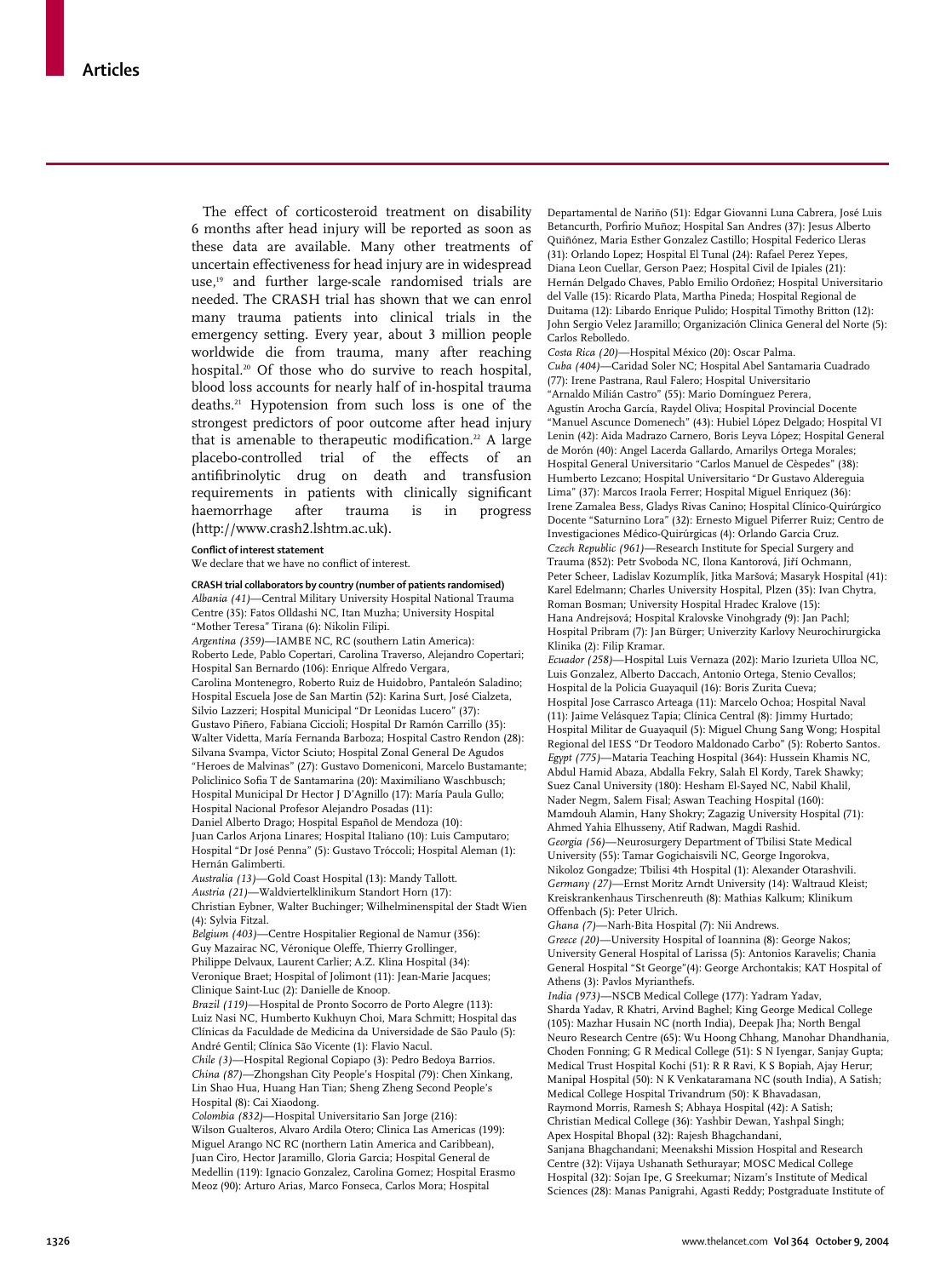Medical Education and Research (28): Varinder Khosla, Sunil Gupta; Baby Memorial Hospital (25): Haroon Pillay, Nisha Thomas; V H S Hospital (22): Krishnamurthy Sridhar, Bobby Jose; Jubilee Mission Hospital (20): Nadakkavvkakan Kurian; National Institute of Mental Health and Neurosciences (17): Shanti Praharaj, Shibu Pillai; Care Hospital (16): Ramana; Sri Sai Hospital (16): Sanjay Gupta, Smita Gupta; Hirabi Cowasji Jehangir Medical Research Institute (15): Dilip Kiyawat; Maheshwari Orthopaedic Hospital (13): Kishor Maheshwari; Amrita Institute of Medical Sciences (11): Dilip Panikar; Hartej Maternity and Nursing Home (7): Jayant Chawla; Kasturba Medical College and Hospital (7): Satyanarayana Shenoy, Annaswamy Raja; Choitram Hospital & Research Centre (6): Yeshomati Rupayana; Gowri Gopal Superspeciality Hospital (6): Suryanarayan Reddy; Apex Hospital Visakhapatnam (3): Nelanuthala Mohan; Central India Institute of Medical Sciences (3): Shailesh Kelkar; Marble City Hospital and Research Centre (3): Yadram Yadav; Government Medical College Amritsar (1): Jayant Chawla; Johri Hospital (1): Mukesh Johri; National Hospital Jabalpur (1): Yadram Yadav.

*Indonesia (238)*—Sanglah General Hospital (222): Nyoman Golden NC, Sri Maliawan; Sidoarjo General Hospital (14): Achmad Fauzi, Umar Farouk.

*Iran (233)*—Naghavi University Hospital (110): Esmaeel Fakharian, Amir Aramesh; Fatemeh Zahra Hospital (85): Maasoumeh Eghtedari, Farhad Ahmadzadeh, Alireza Gholami; Social Security Hospital (38): Maasoumeh Eghtedari, Farhad Ahmadzadeh.

*Ireland (113)*—St James's Hospital (113): Patrick Plunkett, Catherine Redican, Geraldine McMahon.

*Italy (9)*—Università Cattolica del Sacro Cuore (4):

Maria Giuseppina Annetta; Università di Firenze (3): Homère Mouchaty; Ospedale San Martino (2): Eros Bruzzone. *Ivory Coast (3)*—CHU de Cocody (3): Béatrice Harding. *Kenya (2)*—Aga Khan Hospital (2): Mahmood Qureshi. *Malaysia (176)*—Hospital University Science Malaysia (162): Zamzuri Idris, Jafri Abdullah NC, Ghazaime Ghazali, Abdul Rahman Izaini Ghani; Ipoh Specialist Hospital (14): Fadzli Cheah.

*Mexico (17)*—Alfredo Cabrera NC; Hospital General Regional no 1 (12): José Luis Mejía González; Hospital General de Queretaro (4): José Luis Mejía González; Hospital General Regional no 25 (1): Jorge Loría-Castellanos.

New Zealand (43)—Dunedin Hospital (43): Suzanne Jackson, Robyn Hutchinson.

*Nigeria (180)*—Obafemi Awolowo University Teaching Hospitals (77): Edward Komolafe NC, Augustine Adeolu, Morenikeji Komolafe; Lagos University Teaching Hospital (43): Olusanya Adeyemi-Doro, Femi Bankole; Usmanu Danfodiyo University Teaching Hospital (36): Bello Shehu, Victoria Danlami; University of Ilorin Teaching Hospital (15): Olugbenga Odebode; Lautech Teaching Hospital (7): Kehinde Oluwadiya; Lagos State University Teaching Hospital (1): Ahmed Sanni; Seventh Day Adventist Hospital (1): Herb Giebel; St Stephen's Hospital (1): Sushil Kumar.

*Pakistan (17)*—Jinnah Postgraduate Medical Centre (17): Rashid Jooma. *Panama (7)*—Complejo Hospitalario M A Guerrero (7): Jose Edmundo Mezquita.

*Paraguay (10)*—Instituto de Prevision Social (10): Carlos Ortiz Ovelar. *Peru (8)*—Hospital Nacional "Dos de Mayo" (6):

Marco Gonzales-Portillo; Hospital Nacional Arzobispo Loayza (2): Diana Rodriguez NC.

*Romania (319)*—Spitalul Clinic de Urgență București (282): Laura Balica NC, Bogdan Oprita, Mircea Sklerniacof, Luiza Steflea, Laura Bandut; Sfantum Pantelimon Hospital (28): Adam Danil, Remus Iliescu; Prof Dr D Bagdasar Clinical Emergency Hospital (9): Jean Ciurea.

*Saudi Arabia (32)*—King Khalid University Hospital (24): Abdelazeem El-Dawlatly, Sherif Alwatidy; King Khalid National Guard Hospital (8): Walid Al-Yafi; Megahid El-Dawlatly.

*Serbia (23)*—Klinicki Centar Srbije (23): Ranka Krunic-Protic, Vesna Janosevic.

*Singapore (23)*—National Neuroscience Institute (21): James Tan NC; Changi General Hospital (2): Charles Seah.

*Slovakia (179)*—Reiman Hospital (71): Štefan Trenkler NC, Matuš Humenansky, Tatiana Stajančová; NsP Poprad (39): Ivan Schwendt, Anton Laincz; Nemocnica Bojnice (25): Zeman Julius, Stano Maros; FNsP Kosice (12): Jozef Firment; NsP Trebisov (11): Maria Cifraničova; Faculty Hospital in Martin (10): Beata Sániová; NsP Ruzinov (4): Karol Kalig; NsP Nové Zámky (3): Soňa Medekova; NsP Liptovsky Mikulas (2): Radovan Wiszt; NsP F D Roosevelt (1); NsP Zilina (1): Ivan Mačuga.

*South Africa (366)*—Tygerberg Academic Hospital (307): Bennie Hartzenberg NC, Grant du Plessis, Zelda Houlie; Wentworth Hospital (57): Narendra Nathoo, Sipho Khumalo; Curamed Kloof Hospital (1): Ralph Tracey.

*Spain (259)*—Hospital Universitario Virgen del Rocio (133): Angeles Muñoz-Sánchez NC, Francisco Murillo-Cabezas NC, Juan Flores-Cordero, Dolores Rincón-Ferrari; Hospital Torrecárdenas (37): Martin Rubi, Lopez Caler; Hospital Universitario Germans Trias i Pujol (32): Maite Misis del Campo, Luisa Bordejé Laguna; Hospital Mútua de Terrassa (20): Juan Manuel Nava; Hospital Universitario de Girona Dr Josep Trueta (12): Miguel Arruego Minguillón; Hospital Carlos Haya (10): Alfonso Muñoz Lopez; Hospital General de La Palma (6): Luis Ramos-Gómez; Hospital Universitario Virgen de la Victoria (5): Victoria de la Torre-Prados; Hospital General Yagüe (4): Romero Pellejero.

*Sri Lanka (132)*—Batticaloa General Hospital-Médecins Sans Frontières (84): Véronique Laloë NC, Bernhard Mandrella, Suganthan; National Hospital of Sri Lanka (39): Sunil Perera; Point-Pedro Base Hospital (9): Véronique Laloë, Kanapathipillai Mahendran.

*Switzerland (160)*—University Hospital of Zurich (133): Reto Stocker NC, Silke Ludwig NC; University Hospital Bern (15): Heinz Zimmermann; Kantonsspital Schaffhausen (12): Urs Denzler. *Thailand (579)*—Khon Kaen Regional Hospital (535):

Surakrant Yutthakasemsunt NC, Warawut Kittiwattanagul; Parnumas Piyavechvirat; Pojana Tapsai; Ajchara Namuang-jan; Chiangrai Prachanuko Hospital (12): Upapat Chantapimpa; Rayong Hospital (11): Chanothai Watanachai, Pusit Subsompon; Krabi Hospital (10): Wipurat Pussanakawatin, Pensri Khunjan; Suratthani Hospital (8): Sakchai Tangchitvittaya, Somsak Nilapong; Roi-Et Hospital (2): Tanagorn Klangsang, Wibul Taechakosol;

Lampang Hospital (1): Atirat Srinat. *Tunisia (63)*—Hospital Habib Thameur (63): Zouheir Jerbi NC,

Nebiha Borsali-Falfoul, Monia Rezgui. *Turkey (2)*—Istanbul Medical Faculty (2): Nahit Cakar.

*Uganda (43)*—Makerere Medical School (43): Hussein Ssenyonjo, Olive Kobusingye.

*UK (1391)*—Hope Hospital (209): Gabrielle Lomas, David Yates, Fiona Lecky; Birmingham Heartlands Hospital (123): Anthony Bleetman, Alan Baldwin, Emma Jenkinson, Shiela Pantrini; North Manchester General Hospital (85): James Stewart, Nasreen Contractor, Trudy Roberts, Jim Butler; Royal Albert Edward Infirmary (83): Alan Pinto, Diane Lee; Colchester General Hospital (79): Nigel Brayley, Karly Robbshaw, Clare Dix; Whiston Hospital (69): Sarah Graham, Sue Pye; Selly Oak Hospital (61): Marcus Green, Annie Kellins; Royal Bolton Hospital (51): Chris Moulton, Barbara Fogg; Eastbourne District General Hospital (50): Rowland Cottingham, Sam Funnell, Utham Shanker; Trafford General Hospital (41): Claire Summers, Louise Malek; Royal Sussex County Hospital (38): Rowland Cottingham NC, Christopher Ashcroft, Jacky Powell; Countess of Chester Hospital (36): Steve Moore, Stephanie Buckley; Worthing Hospital (34): Mandy Grocutt, Steve Chambers; Medway Maritime Hospital (29): Amanda Morrice, Helen Marshall; Chelsea and Westminster Hospital (28): Julia Harris, Wendy Matthews, Jane Tippet; Furness General Hospital (27): Simon Mardell, Fiona MacMillan, Anita Shaw; Royal Oldham Hospital (26): Pramod Luthra, Gill Dixon; Stepping Hill Hospital (26): Mohammed Ahmed, John Butler, Mike Young; Northern General Hospital (25): Sue Mason, Ian Loveday; Blackburn Royal Infirmary (23): Christine Clark, Sam Taylor; Cheltenham General Hospital (23): Paul Wilson; Fairfield General Hospital (23): Kassim Ali, Stuart Greenwood; Queen Elizabeth the Queen Mother Hospital (21): Martin White, Rosa Perez; Ninewells Hospital and Medical School (19): Sam Eljamel; Queen Elizabeth Hospital Birmingham (18):